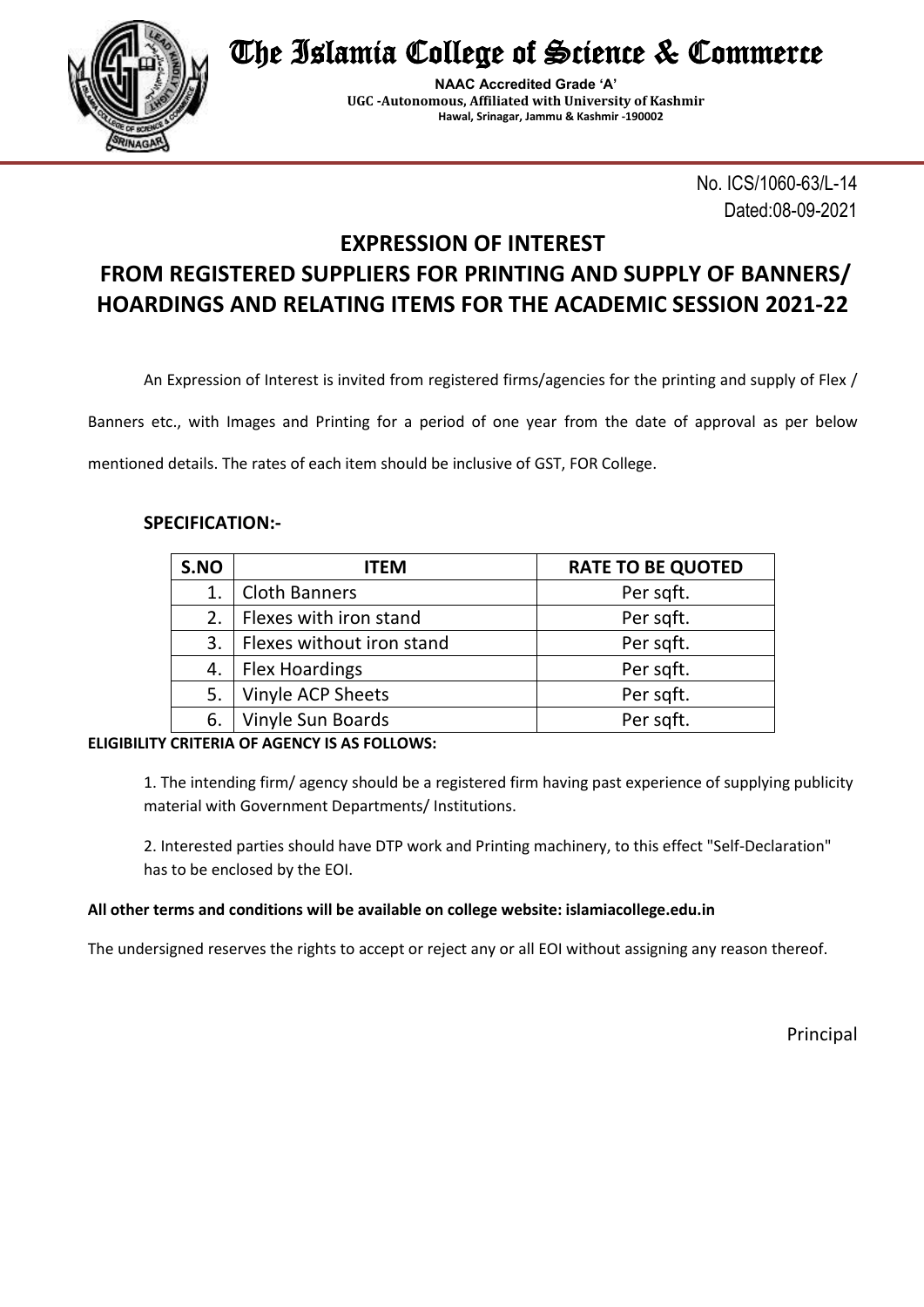## **TERMS & CONDITIONS**

Intending parties are advised to go through the following terms and conditions carefully before filling up the EOI. Any EOI which is not in conformity with instructions, or which is incomplete is liable to be rejected.

01. The quantity of Banners/ Flexes & size etc., will be supplied as per the requirement from time to time.

02. The Intending parties should quote their rate (including taxes, if any, transportation, handling charges etc. including service tax)

03. Intending Parties have to quote their rates against item specified in the EOI only provided for that purpose. The rates are to be quoted in words and figures against the unit i.e. per sqft., and properly cello taped. Corrections will not be entertained & Over writing to be avoided. The rates quoted in words will be taken as final, in case of any discrepancy in figures and words.

04. Principal of this College reserves the right to extend the tender for a period of One year on the same Rates, Terms & Conditions.

05. Each Intending Party must be accompanied by EMD of Rs.2,000- (Rupees Two Thousand Only) in the form of CDR pledged to Accounts Officer, Islamia College of Science , Jammu & Kashmir.

06. EMD of the Un-successful party will be returned after successfully finalization of the EOI on production of an advance Stamped receipt along with a written request.

07. No interest will be paid on Earnest Money Deposit (EMD)/Security Deposit (SD).

08. Printing material should be prepared as per the specifications to be provided by the College time to time upon requirement.

09. Printing material which is not in conformity with specifications is liable for rejection at the risk, cast and responsibility of the supplier.

10. Printing material should be supplied to the office within 24 to 48 hours from the date and time of intimation as per the necessity and requirement.

11. If any party withdraws his EOI bid before finalization of the EOI, his EMD will be forfeited without any notice.

12. EOI must be super-scribed as "EOI FOR PRINTING, SUPPLY OF Banners / Flex WITH IMAGE AND TEXT PRINTING at Islamia College of Science & Commerce, Srinagar.

13. The LAST DATE for receipt of the EOI in a sealed cover is 18-09-2021 upto 03:00 p.m.

14. The EOI received after due date and time will not be entertained.

15. The EOI Schedule has to be signed on all the pages by the intending parties or by his authorized signatory with proof of authorization.

16. The Principal of the College, reserves the right to reject any or all the EOIs without assigning any reason there of and the decision of the Principal, Islamia College shall be final and binding on all the intending parties.

17. The evaluation criteria of EOI will be based on the lowest rates/offers of the quoted items of printing and supply of Banners / Flexes with images and Text printing.